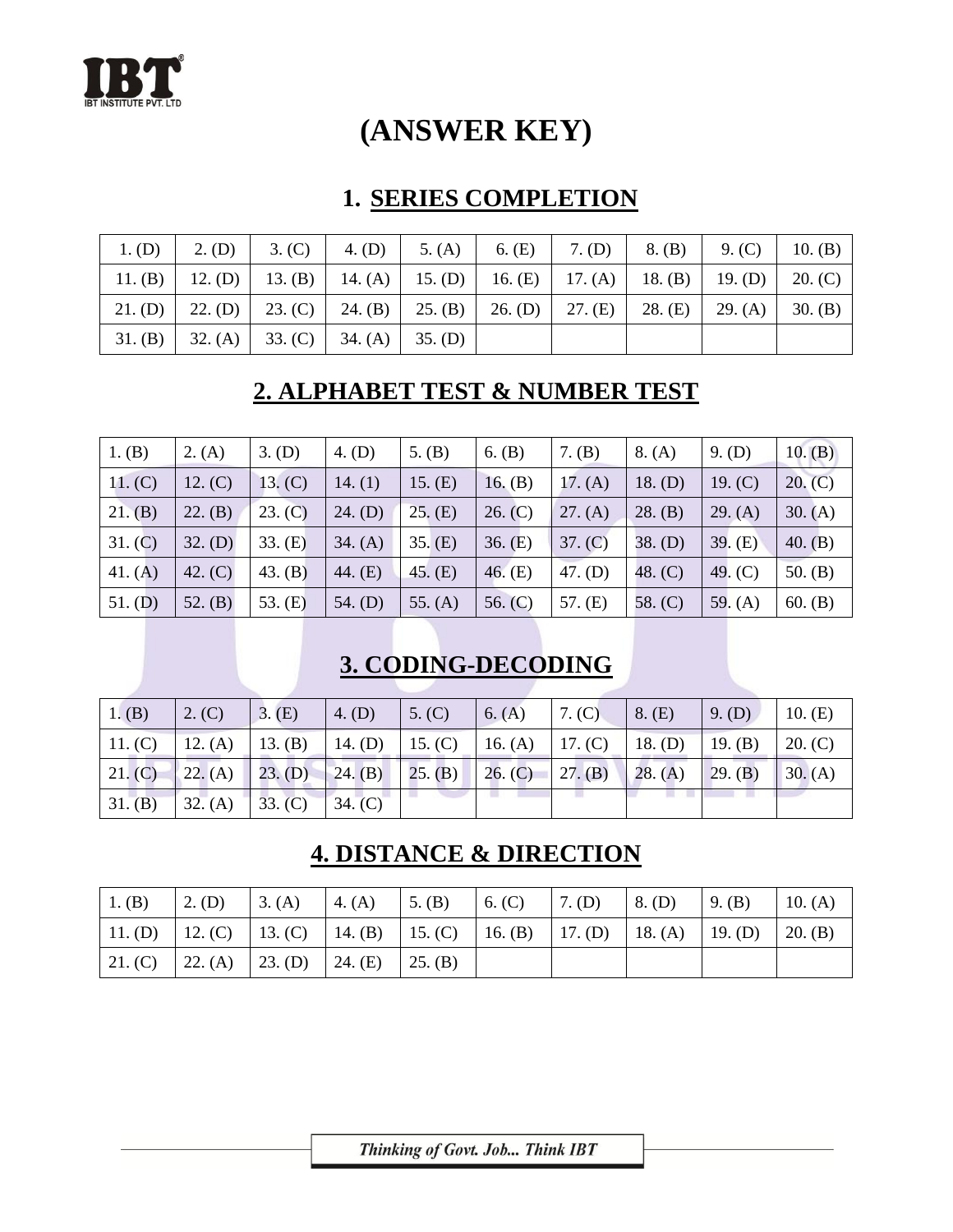

#### **5. BLOOD RELATION**

| $1.$ (D)        | 2. (B)                                                                                  | 3. (A)  | $\vert$ 4. (C) | 5. $(B)$                    | 6. $(A)$ | $7.$ (D) | 8. (C) | $\mid$ 9. (B) | 10. (E) |
|-----------------|-----------------------------------------------------------------------------------------|---------|----------------|-----------------------------|----------|----------|--------|---------------|---------|
|                 | 11. (C)   12. (B)   13. (A)   14. (C)   15. (B)   16. (B)   17. (B)   18. (C)   19. (D) |         |                |                             |          |          |        |               | 20. (A) |
| $\vert$ 21. (B) | 22. (B)                                                                                 | 23. (E) |                | 24. (B)   25. (D)   26. (E) |          | 27. (E)  |        |               |         |

#### **6. SITTING ARRANGEMENT**

| 1. (B)  | 2. (C)    | 3. (B)                                | 4. (D)    | 5. (A)  | 6. $(A)$                                        | 7. (B)  | $8.$ (D)          | 9. (C)  | 10. (B) |
|---------|-----------|---------------------------------------|-----------|---------|-------------------------------------------------|---------|-------------------|---------|---------|
| 11. (C) | $12.$ (D) |                                       |           |         | 13. (A)   14. (E)   15. (B)   16. (C)   17. (A) |         | 18. (D)   19. (B) |         | 20. (A) |
| 21. (A) | 22. (D)   | 23. (C)   24. (E)   25. (A)   26. (D) |           |         |                                                 | 27. (B) | 28. (C)           | 29. (E) | 30. (A) |
| 31. (D) | 32. (B)   | 33. (A)                               | $34.$ (D) | 35. (C) |                                                 |         |                   |         |         |

## **7. PUZZLE TEST**

| $\mid$ 1. (A) | 2(C)            | 3. (B)  | $\mid$ 4. (D)       | 5. (C) | $\vert$ 6. (D) | 7. (A)                                          | $\vert 8.$ (E) | $\vert$ 9. (C) | 10. (B) |
|---------------|-----------------|---------|---------------------|--------|----------------|-------------------------------------------------|----------------|----------------|---------|
| 11. (E)       | 12. (D) 13. (E) |         |                     |        |                | 14. (C)   15. (B)   16. (B)   17. (C)   18. (A) |                | 19. (B)        | 20. (E) |
| 21. (C)       | $22.$ (D)       | 23. (E) | $24.$ (D) $25.$ (B) |        | 26. (E)        | 27. (B)                                         | $28.$ (D)      | (29. (C))      | 30. (E) |
| 31. (B)       | 32. (D)         | 33. (B) | 34. (C)             |        |                |                                                 |                |                |         |

## **8. SYLLOGISM**

| 1. (A)    | 2. (E)    | 3. (B)    | 4. (E)    | 5. $(B)$  | 6. $(A)$ | 7. $(E)$  | 8. (C)    | $9.$ (D) | 10. $(E)$ |
|-----------|-----------|-----------|-----------|-----------|----------|-----------|-----------|----------|-----------|
| $11.$ (E) | 12. (B)   | 13. (B)   | 14. (E)   | 15. (C)   | 16. (A)  | $17.$ (D) | $18.$ (E) | 19. (B)  | 20. (A)   |
| 21. (E)   | 22. (E)   | 23. (B)   | 24. (E)   | 25. (C)   | 26. (B)  | $27.$ (D) | 28. (B)   | 29. (E)  | 30. (B)   |
| 31. (E)   | 32. (E)   | $33.$ (D) | $34.$ (D) | $35.$ (D) | 36. (A)  | 37. (B)   | 38. (B)   | 39. (A)  | 40. $(C)$ |
| 41. $(A)$ | 42. $(C)$ | 43. $(E)$ | 44. $(A)$ | 45. $(C)$ |          |           |           |          |           |

### **9. ORDER & RANKING**

| $1.$ (D)  | 2. (C)          | 3. (B)                                                    | 4. (A)    | $\vert 5. (C) \vert$ | 6. $(C)$ | $7.$ (D)                                                                      | 8. (C)  | 9. (B)  | 10. (A) |
|-----------|-----------------|-----------------------------------------------------------|-----------|----------------------|----------|-------------------------------------------------------------------------------|---------|---------|---------|
| $11.$ (B) |                 |                                                           |           |                      |          | 12. (B)   13. (C)   14. (B)   15. (C)   16. (A)   17. (C)   18. (B)   19. (A) |         |         | 20. (C) |
|           |                 | 21. (C)   22. (D)   23. (A)   24. (E)   25. (B)   26. (E) |           |                      |          | $27. \times$                                                                  | 28. (B) | 29. (A) | 30. (B) |
| 31. (A)   | 32. (A) 33. (D) |                                                           | $34.$ (D) |                      |          |                                                                               |         |         |         |

Thinking of Govt. Job... Think IBT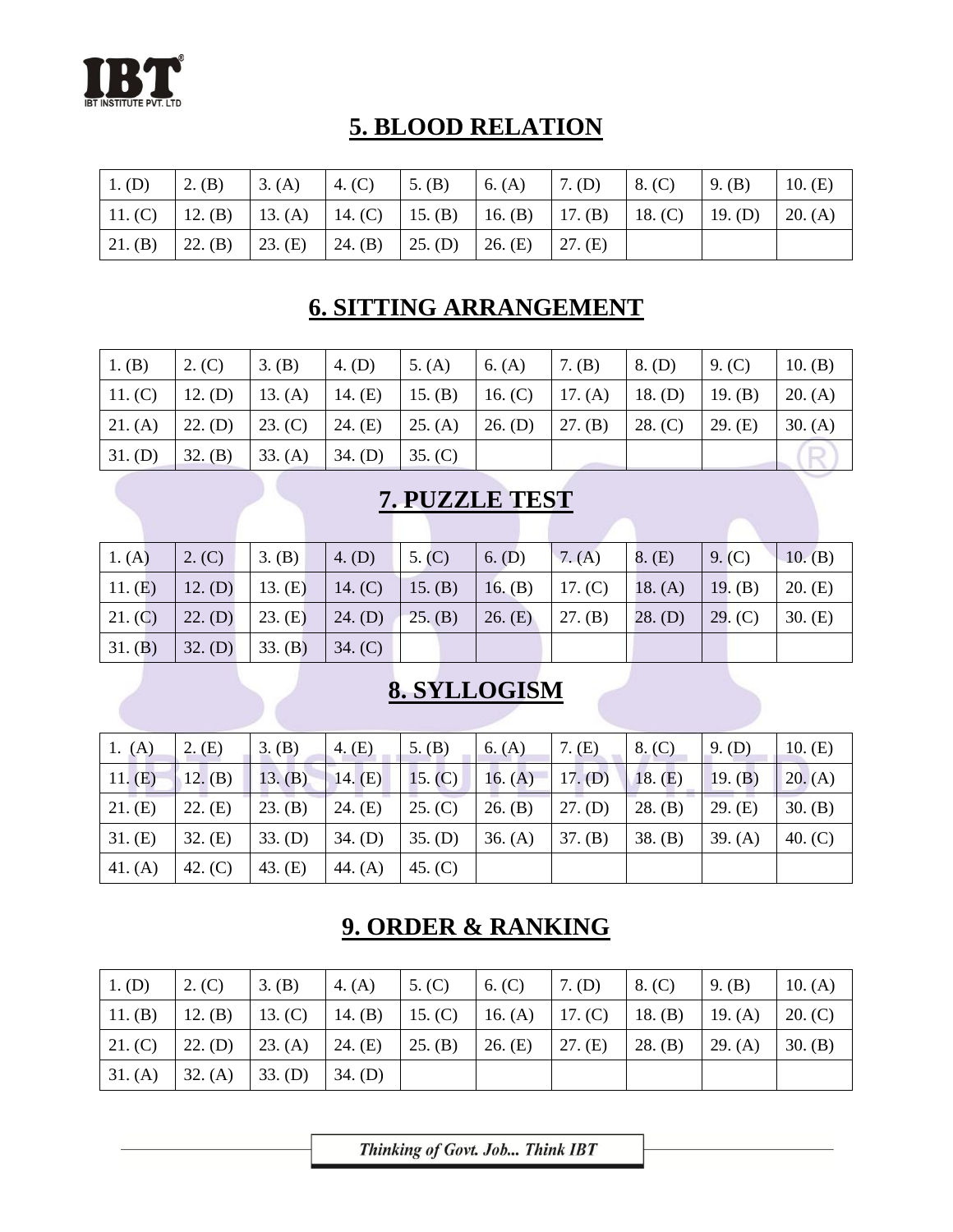

#### **10. INEQUALITIES**

| $\mid$ 1. (E)     | 2. $(B)$  | 3. (A)                                          | $4.$ (D)                                        | 5. (A)  | 6. (E)  | $\mid$ 7. (B) | 8. (A)            | 9. (A)  | 10. (A)   |
|-------------------|-----------|-------------------------------------------------|-------------------------------------------------|---------|---------|---------------|-------------------|---------|-----------|
| 11.(C)            | $12.$ (D) | 13. (D)   14. (D)   15. (B)   16. (E)   17. (B) |                                                 |         |         |               | 18. (A)   19. (B) |         | $20.$ (D) |
| $ 21.(\text{C}) $ | 22. (E)   |                                                 | 23. (C)   24. (A)   25. (B)   26. (D)   27. (E) |         |         |               | 28. (B)           | 29. (A) | 30. (B)   |
| 31. (D)           | 32. (A)   | 33. (B)                                         | 34. (E)                                         | 35. (B) | 36. (C) |               |                   |         |           |

#### **11. INPUT – OUTPUT**

| 1. (A)    | 2. (E)  | $3.$ (E)        | 4. $(E)$        | 5. (C) | 6. $(E)$                              | $7.$ (B) | $\vert 8. (C) \vert$ | 9. (E)  | 10. (D)   |
|-----------|---------|-----------------|-----------------|--------|---------------------------------------|----------|----------------------|---------|-----------|
| 11. (A)   | 12. (E) | 13. (C)         |                 |        | 14. (D)   15. (C)   16. (D)   17. (B) |          | $18. (A)$ 19. (B)    |         | $20.$ (D) |
| $21.$ (B) | 22. (E) | $\vert$ 23. (C) | 24. (A) 25. (C) |        | 26. (B)                               | 27. (C)  | $28.$ (D)            | 29. (D) | 30. (A)   |
| 31. (B)   | 32. (D) |                 |                 |        |                                       |          |                      |         |           |

## **12. DATA SUFFICIENCY**

| $1.$ (C)  | $\vert 2.$ (B)    | 3. (A)    | 4. $(A)$                              | 5. (C)  | $6.$ (D) | $7.$ (B)                                        | $8.$ (D) | $9.$ (B)  | 10. $(A)$ |
|-----------|-------------------|-----------|---------------------------------------|---------|----------|-------------------------------------------------|----------|-----------|-----------|
| 11. (B)   | $12.$ (D) 13. (E) |           |                                       |         |          | 14. (D)   15. (C)   16. (D)   17. (A)   18. (B) |          | $19.$ (D) | 20. (C)   |
| 21. (D)   | $22. \text{ (E)}$ | 23. (E)   | 24. (D)   25. (C)   26. (A)   27. (D) |         |          |                                                 | 28. (E)  | $29.$ (D) | 30. (E)   |
| $31.$ (D) | 32. (E)           | $33.$ (D) | 34. (E)                               | 35. (E) | 36. (E)  | 37. (B)                                         |          |           |           |

# **13. ELIGIBILITY TEST**

 $\sqrt{1}$ 

|           |           | <u> Transformation and the second</u> |                   |         |          |         |                |          |           |
|-----------|-----------|---------------------------------------|-------------------|---------|----------|---------|----------------|----------|-----------|
| 1. (A)    | 2. (B)    | $3.$ (D)                              | 4. $(E)$          | 5. (A)  | 6. $(A)$ | 7. (A)  | 8. (C)         | $9.$ (D) | 10. $(E)$ |
| 11. (A)   | 12. (A)   | $13.$ (D)                             | 14. (D)   15. (C) |         | 16. (C)  | 17. (A) | $\mid$ 18. (D) | 19. (A)  | 20. (E)   |
| 21. (D)   | $22.$ (D) | 23. (E)                               | 24. (E)           | 25. (E) | 26. (A)  | 27. (A) | 28. (C)        | 29. (E)  | 30. $(B)$ |
| $31.$ (D) | 32. (C)   | 33. (B)                               | $34.$ (D)         | 35. (B) |          |         |                |          |           |